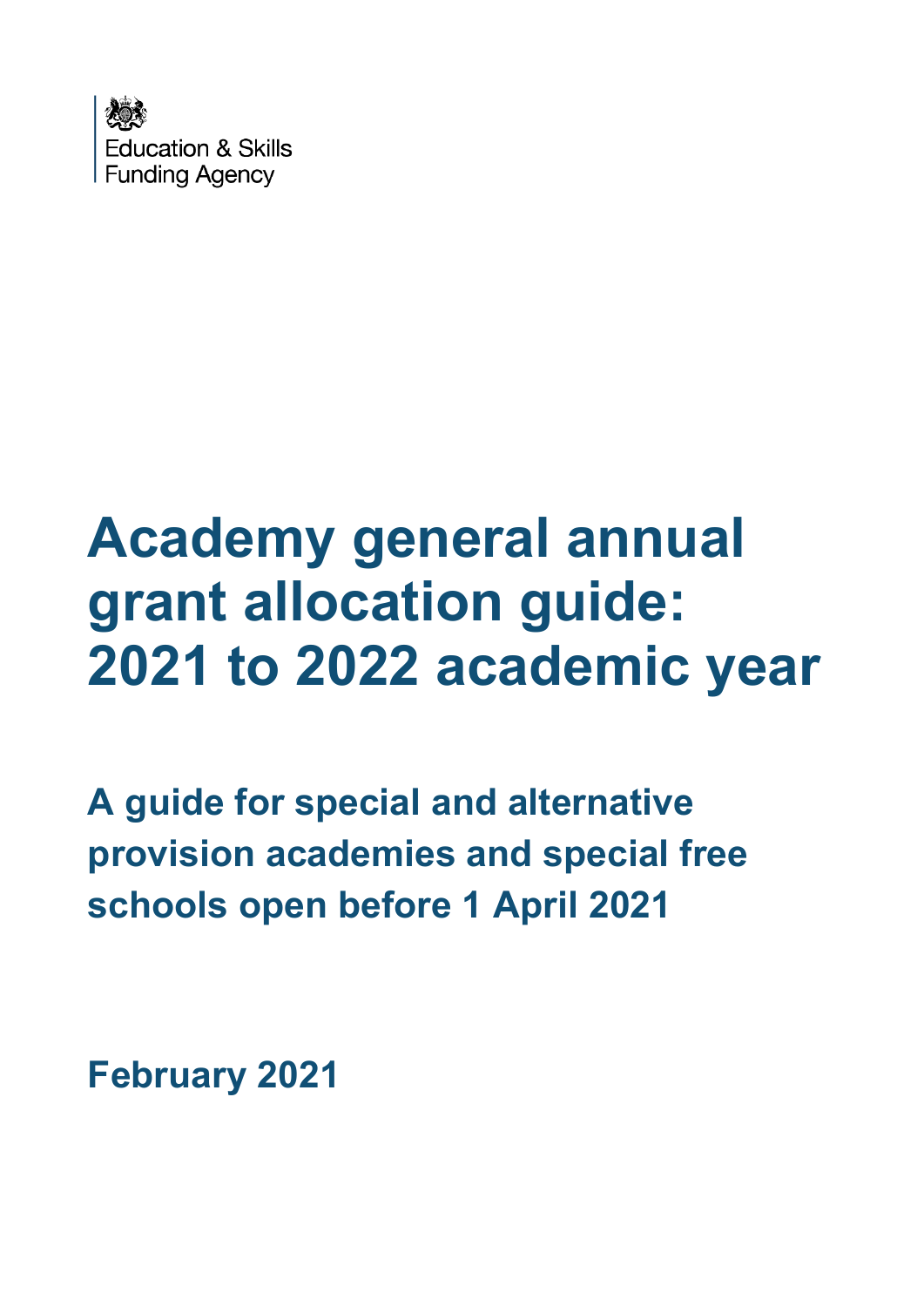# **Contents**

| <b>Introduction</b>                                                            | 3              |
|--------------------------------------------------------------------------------|----------------|
| Who is the guide for?                                                          | 3              |
| How to use the guide                                                           | 3              |
| <b>Further information</b>                                                     | 4              |
| What's new in the 2021 to 2022 academic year?                                  | 5              |
| Changes to the funding formula and your GAG statement                          | 5              |
| The GAG statement explained                                                    | 6              |
| Summary statement                                                              | 6              |
| Academic year 2021 to 2022 summary table                                       | $\overline{7}$ |
| Table A: high needs place funding                                              | 8              |
| Sample Table A: academic year 2021 to 2022 high needs place funding            | 9              |
| Table B: post-opening grant (start-up grant)                                   | 11             |
| Start-up grant (SUG)                                                           | 11             |
| Post-opening grant (POG)                                                       | 11             |
| Sample Table B: academic year 2021 to 2022 post-opening grant (start-up grant) | 12             |
| <b>Funding outside the GAG</b>                                                 | 13             |
| Risk protection arrangement (RPA)                                              | 13             |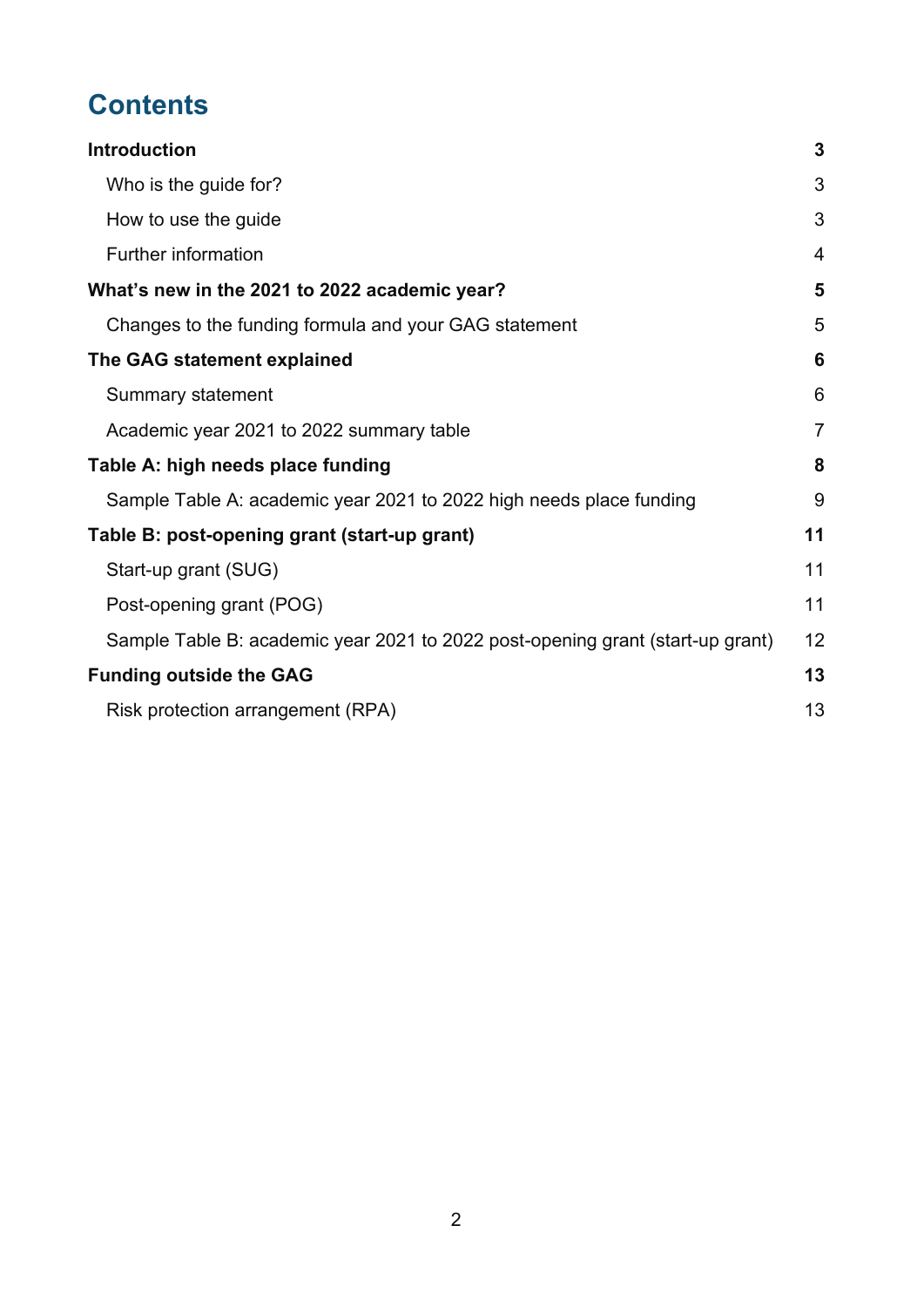# <span id="page-2-0"></span>**Introduction**

This operational guide helps you understand how the Education and Skills Funding Agency (ESFA) has calculated your 2021 to 2022 academic year funding. We have developed the guide in consultation with a sample of academies to make sure it meets your needs.

The guide supports your general annual grant (GAG) statement. It sets out the funding you will receive, how we have calculated it, the factors that have been applied and the source of the data we use. You will notice some changes to some of the tables, but we have kept these to a minimum to allow headline year-on-year comparisons.

For 2021 to 2022, we'll continue to use the national funding formula (NFF) for schools, high needs and central school services, to allocate budgets to local authorities.

#### <span id="page-2-1"></span>**Who is the guide for?**

This guide is for special and alternative provision (AP) academies and special free schools open before 1st April 2021. Separate guidance is available for [mainstream](https://www.gov.uk/guidance/academies-general-annual-grant-allocation-guides-2020-to-2021)  [academies and free schools.](https://www.gov.uk/guidance/academies-general-annual-grant-allocation-guides-2020-to-2021)

#### <span id="page-2-2"></span>**How to use the guide**

We've produced the guide in a format that allows you to easily access the specific parts that interest you or areas where you require more detailed information.

The w[hat's new?](#page-4-0) section shows at a glance the changes to funding for special and alternative provision academies in the 2021 to 2022 academic year, and where the change is reflected in your GAG statement. The subsequent chapters take you through an example funding statement table by table, explaining each line in turn.

We recognise that GAG funding makes up only part of the overall funding for your academy. The section at the end of the guide lists the main [non-GAG revenue and](#page-12-0)  [capital funding lines.](#page-12-0) It includes links to information about how and when these are paid.

## **16 to 19 funding Data Changes**

The 16 to 19 funding has now been removed from the GAG allocation statement. For the 2022 to 2023 academic year we are aiming to provide digital allocation statements, as part of the user research academies have informed us that including 16 to 19 information on the GAG Statements does not add value because the information is also provided on the 16 to 19 funding statement (accessible via Document Exchange). As the data sources for GAG and 16 to 19 allocations are different, the decision not to include 16 to 19 funding data will allow the GAG Statement to be uploaded as soon as the pre-16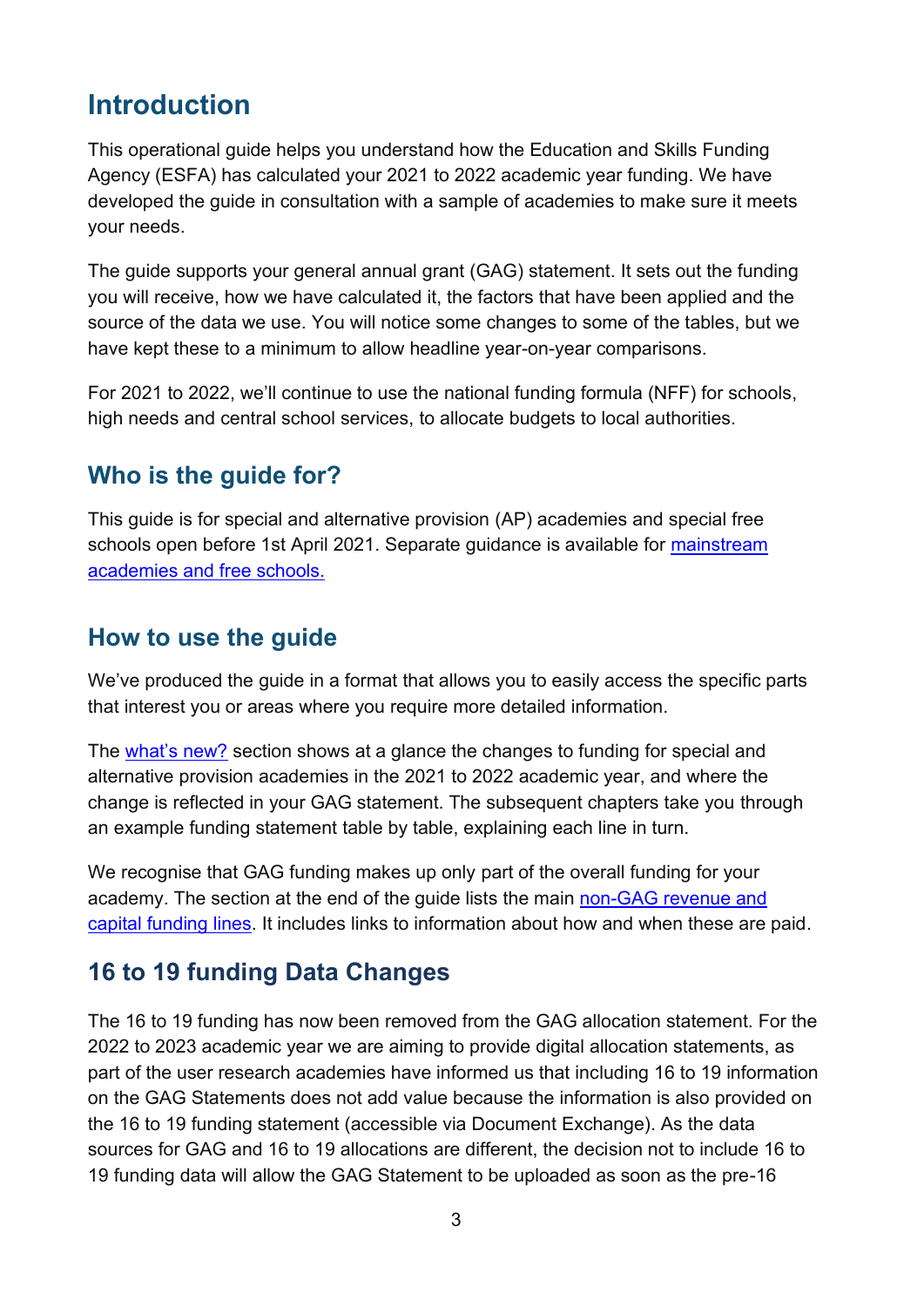funding calculations have been completed. In most cases the GAG and 16 to 19 Statements will be issued around the same time.

## <span id="page-3-0"></span>**Further information**

Further information about **[academy revenue funding allocations](https://www.gov.uk/guidance/academies-funding-allocations)** is available.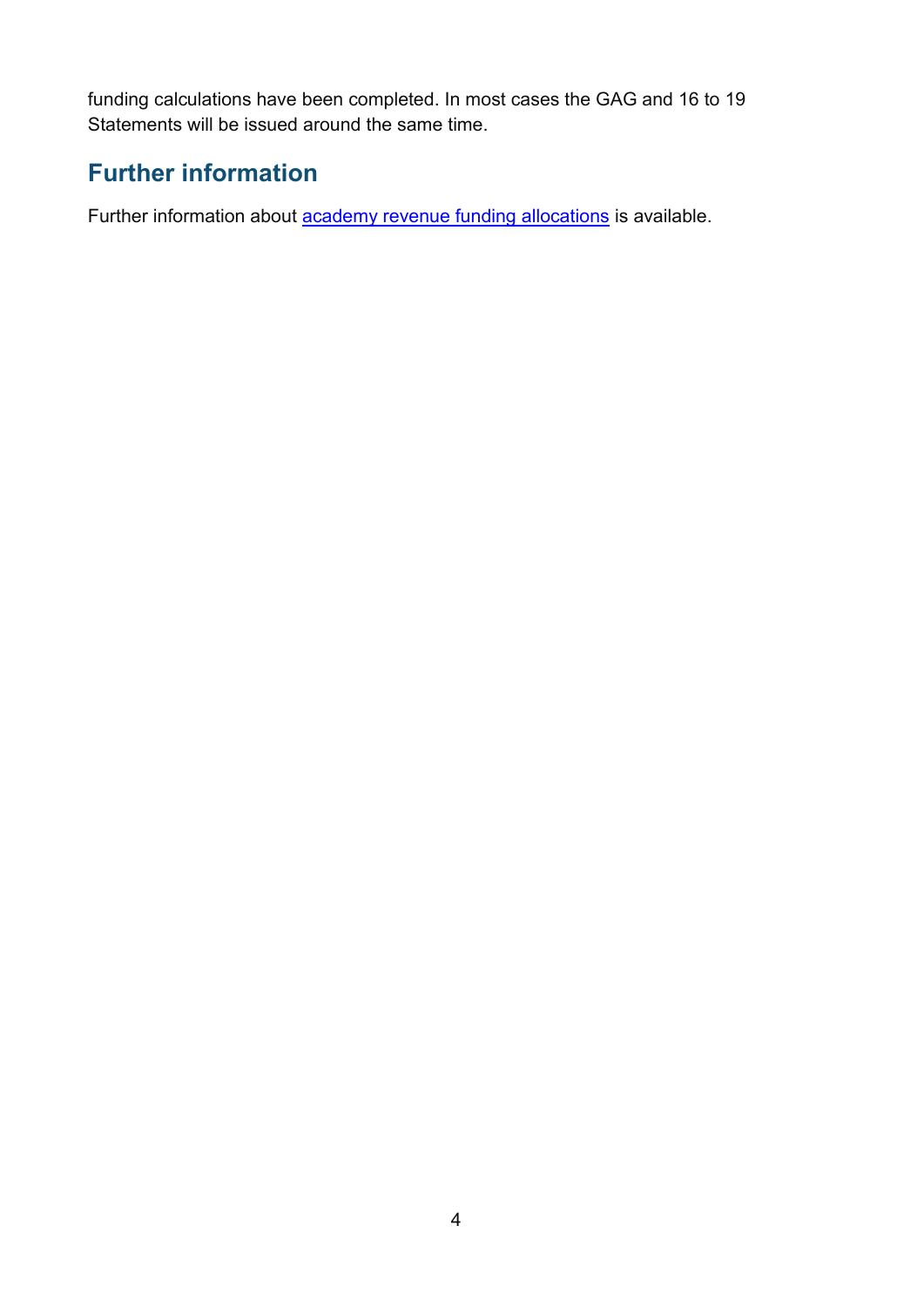# <span id="page-4-0"></span>**What's new in the 2021 to 2022 academic year?**

The changes to funding in 2021 to 2022 are summarised below and you can find more information on the technical aspects of these in subsequent chapters.

Further policy information on [pre-16 schools funding arrangements](https://www.gov.uk/government/publications/pre-16-schools-funding-local-authority-guidance-for-2021-to-2022) for 2021 to 2022 is also available. This includes the operational guidance on schools revenue funding which sets out the factors that local authorities can use in their funding formula. We have also published [high needs funding arrangements for 2021](https://www.gov.uk/government/publications/high-needs-funding-arrangements-2021-to-2022) to 2022.

#### <span id="page-4-1"></span>**Changes to the funding formula and your GAG statement**

| What's new?                                                 | What does this mean?                                                                                                                                           | How will this be reflected<br>in my GAG statement?                   |
|-------------------------------------------------------------|----------------------------------------------------------------------------------------------------------------------------------------------------------------|----------------------------------------------------------------------|
| Post 16 Funding<br>removed from GAG<br>allocation statement | As above the Post 16 allocation<br>will now be removed from the<br>GAG. This information is<br>available on the 16-19<br>statement (via document<br>exchange). | This has now been<br>removed from the pre 16<br><b>GAG</b> statement |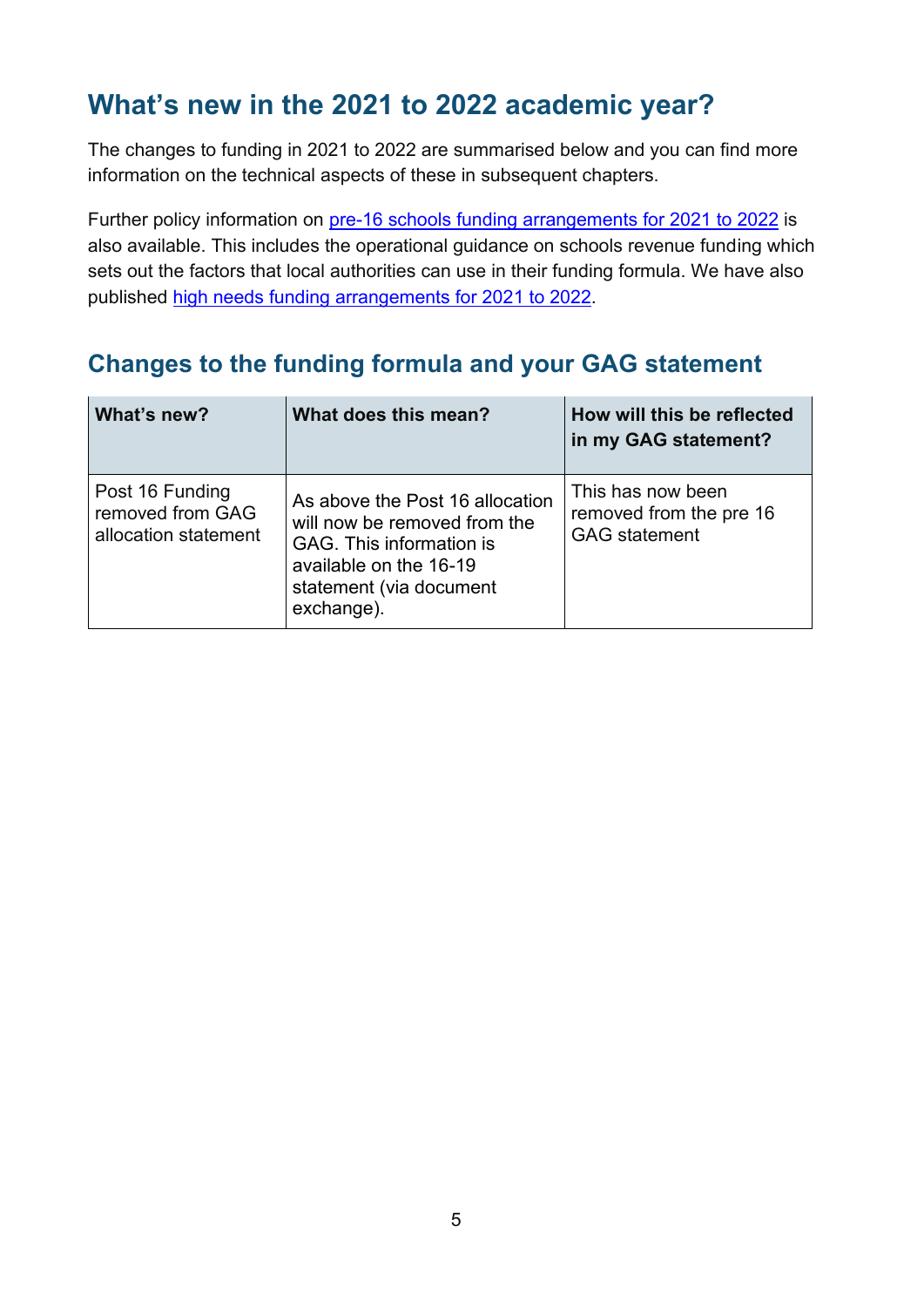# <span id="page-5-2"></span><span id="page-5-0"></span>**The GAG statement explained**

The following sections of this guide walk you through the GAG statement for the 2021 to 2022 academic year. Please note that the figures in the sample tables A and B are intended as an illustration only.

#### <span id="page-5-1"></span>**Summary statement**

The first page of your GAG statement is a summary of the tables that make up the remainder of your GAG. The information used to populate the summary table comes from each of the tables in your statement.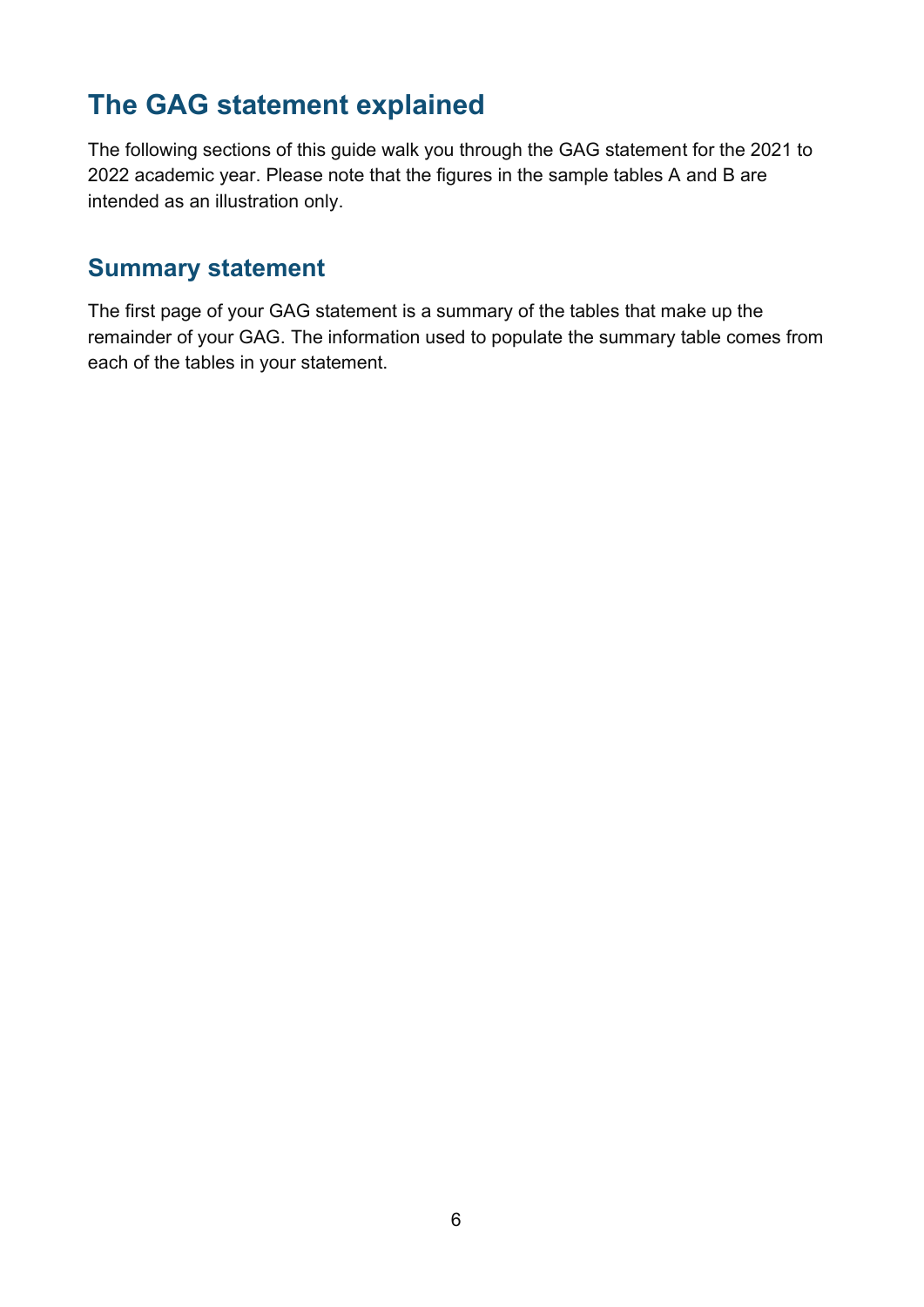# <span id="page-6-0"></span>**Academic year 2021 to 2022 summary table**

 $\sqrt{ }$ 

| <b>Education &amp; Skills</b><br><b>Funding Agency</b>                                                                | <b>Academy General Annual Grant allocation</b><br>statement: 2021 to 2022 academic year<br>Special and alternative provision academies |       |                                                             |
|-----------------------------------------------------------------------------------------------------------------------|----------------------------------------------------------------------------------------------------------------------------------------|-------|-------------------------------------------------------------|
| Name                                                                                                                  | Provider name                                                                                                                          |       |                                                             |
| LA name                                                                                                               | LA name                                                                                                                                |       |                                                             |
| <b>LAESTAB</b>                                                                                                        | LAEstabNumber                                                                                                                          |       |                                                             |
| <b>UKPRN</b>                                                                                                          | <b>UKPRN</b>                                                                                                                           |       |                                                             |
| <b>URN</b>                                                                                                            | <b>URN</b>                                                                                                                             |       |                                                             |
| Opening date                                                                                                          | Date                                                                                                                                   |       |                                                             |
|                                                                                                                       | 1. Breakdown of academic year 2021 to 2022 school allocation                                                                           |       |                                                             |
| Post-opening grant (start-up grant)                                                                                   |                                                                                                                                        | £0.00 | <b>See Table B</b>                                          |
| <b>Total school allocation</b>                                                                                        |                                                                                                                                        | £0.00 |                                                             |
| 2. Breakdown of academic year 2021 to 2022 high needs allocation                                                      |                                                                                                                                        |       |                                                             |
| Pre-16 high needs place funding                                                                                       |                                                                                                                                        | £0.00 | <b>See Table A</b>                                          |
| Hospital education funding                                                                                            |                                                                                                                                        |       | £0.00 See Table A                                           |
| <b>Total high needs allocation</b>                                                                                    |                                                                                                                                        | £0.00 | (Excludes any<br>top-up funding<br>from local<br>authority) |
|                                                                                                                       |                                                                                                                                        |       |                                                             |
| Total allocation (1+2)                                                                                                |                                                                                                                                        | £0.00 |                                                             |
| Information on funding lines that are in addition to GAG will be provided<br>separately (pupil premium, for example). |                                                                                                                                        |       |                                                             |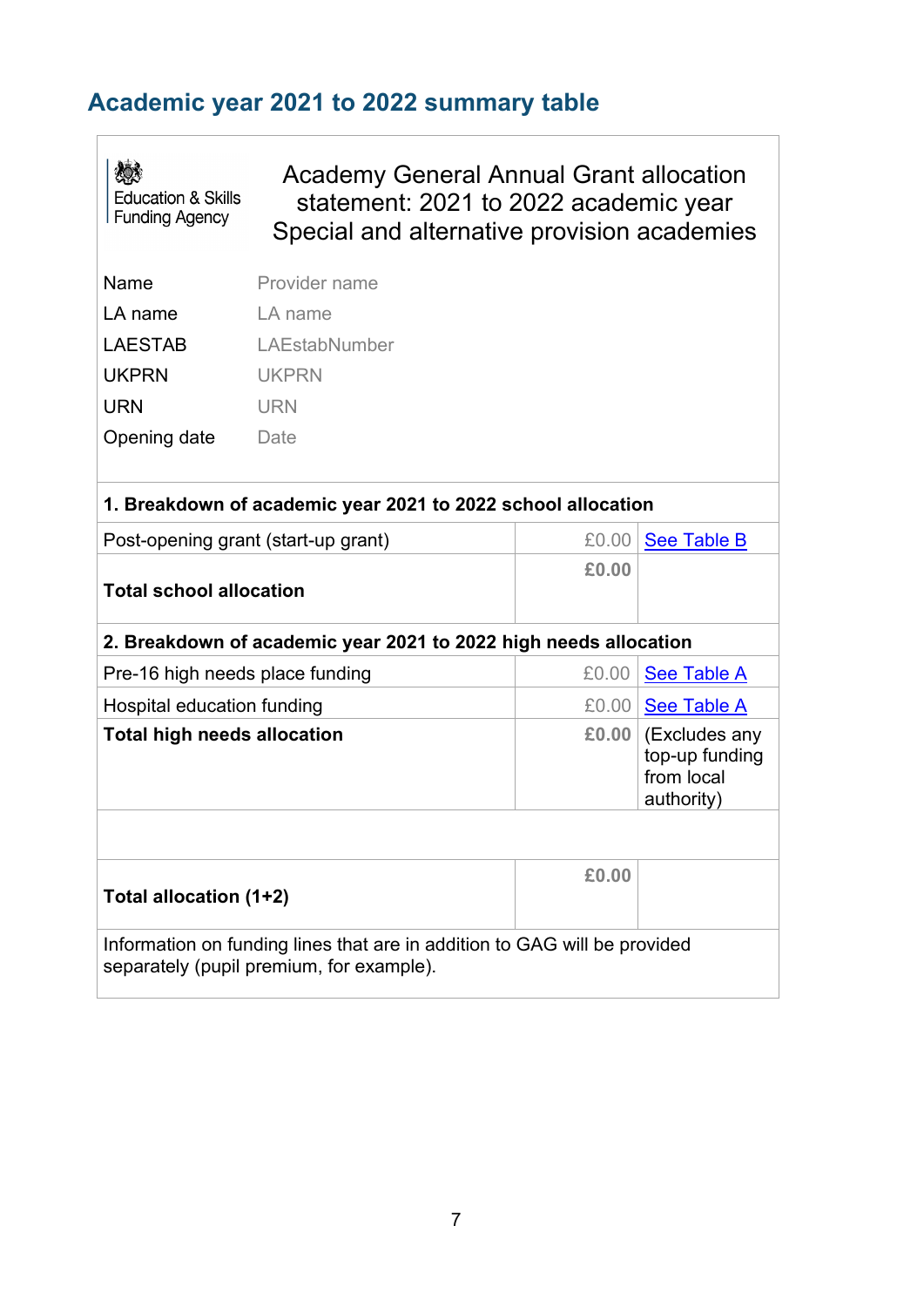# <span id="page-7-0"></span>**Table A: high needs place funding**

Local authorities have a role in funding high needs pupils in academies, as a commissioner of special education provision for these pupils. This means that academies receive funding for pupils with high needs from both ESFA (place funding) and local authorities (top-up funding). In the case of alternative provision (AP) the top-up funding can also come directly from other schools, where they commission places directly. More information about the role of the local authority in agreeing and commissioning high needs places is available in [high needs funding arrangements for 2021](https://www.gov.uk/government/publications/high-needs-funding-arrangements-2021-to-2022) to 2022.

High needs funding for both pre-16 special educational needs (SEN) is funded on the number of agreed places.

AP (which by definition is pre-16 only) is also funded on a per place basis.

In the 2021 to 2022 academic year, we will roll forward your 2020 to 2021 academic year place numbers and use these to calculate your allocation. The exception to this is where your local authority has requested a change in place numbers which was agreed with you (or accepted by ESFA where there was disagreement). In this instance, we would use this changed figure in your allocation. More information on this process is available in the [high needs place change notification: technical note.](https://www.gov.uk/government/publications/high-needs-funding-arrangements-2021-to-2022/high-needs-place-change-process-academic-year-2021-to-2022)

Free schools are out of scope of this process. Place numbers for special and AP free schools will be determined by ESFA based on a range of data including the school's financial plan, commissioning arrangements and occupancy levels.

Top-up funding above these levels, based on the assessed needs of the pupil and the cost of meeting these in the setting, should be agreed between the commissioning local authority and the special or AP academy. Top-up funding is paid for the period that the pupil is actually occupying the place in the academy. It is paid directly to the academy on a monthly basis unless a different payment frequency is agreed with the local authority. Top-up funding for pupils in AP can be paid directly by other academies and schools if they commission the places for those pupils. As top-up funding is not paid by ESFA, it is not shown on your GAG funding statement. Read the [high needs funding 2021](https://www.gov.uk/government/publications/high-needs-funding-arrangements-2021-to-2022) to 2022: [operational](https://www.gov.uk/government/publications/high-needs-funding-arrangements-2021-to-2022) guide for more information on top up funding, including the minimum funding guarantee for special schools at annex 1.

Hospital education places that exist in some academies will be funded at the same rate as in 2020 to 2021, unless the local authority has agreed a higher rate. Pupils occupying these places do not attract top-up funding.

More information on [high needs funding](https://www.gov.uk/government/collections/high-needs-funding) is available online.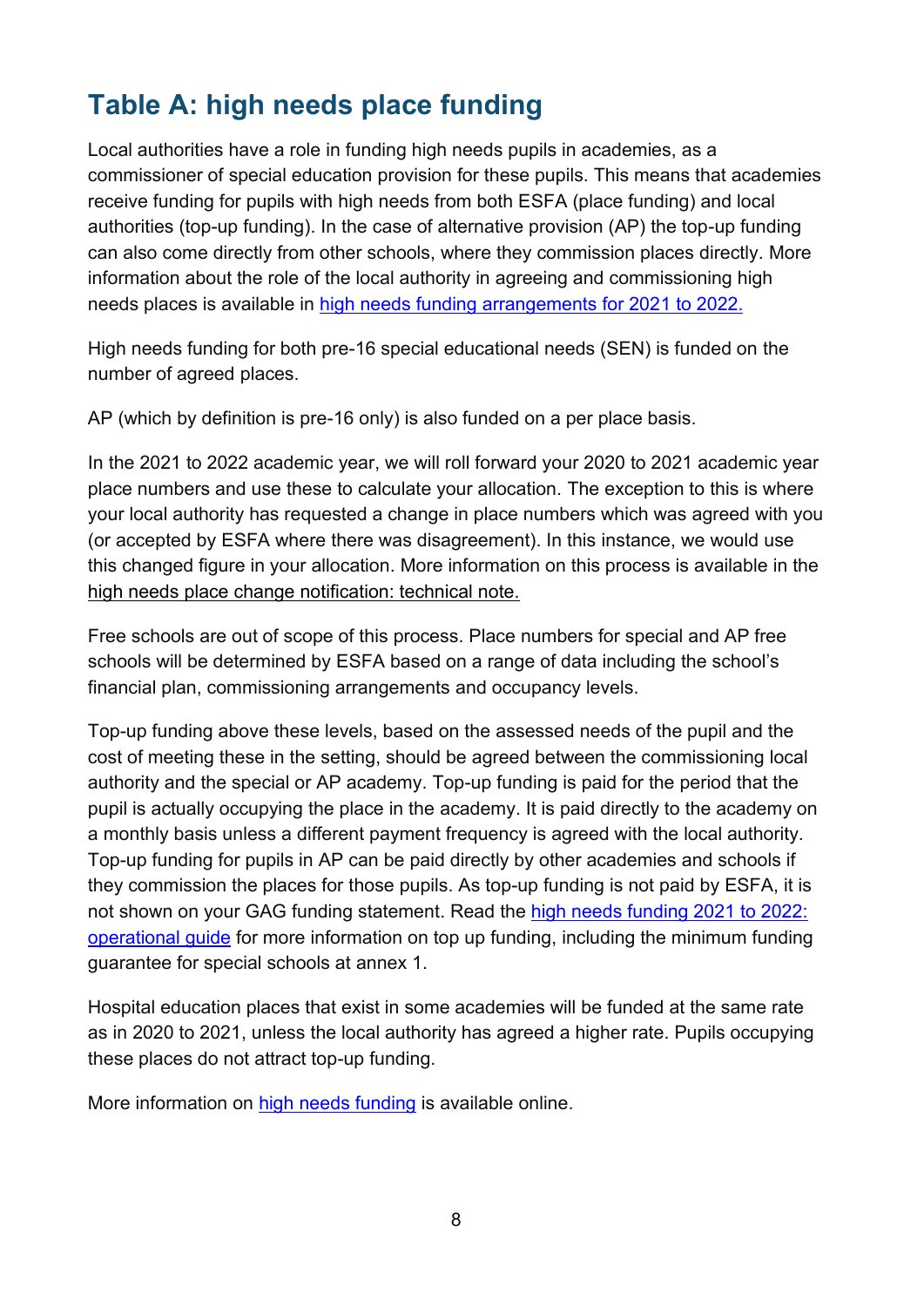# **Sample Table A: academic year 2021 to 2022 high needs place funding**

**[Back to summary statement](#page-5-2)** 

<span id="page-8-0"></span>

| Pre-16 breakdown                         |                         |                                          |                                |           |                                                                                                                                            |
|------------------------------------------|-------------------------|------------------------------------------|--------------------------------|-----------|--------------------------------------------------------------------------------------------------------------------------------------------|
| <b>Type</b>                              | <b>Place</b><br>numbers | <b>Annual per</b><br>place unit<br>value | <b>Total pre-16 allocation</b> |           | <b>Explanation</b>                                                                                                                         |
| 1. Special                               | 134                     | £10,000.00                               | £1,340,000.00                  |           | <b>Place numbers:</b> for academies: rolled forward pre-16 2020 to 2021<br>places (or agreed place numbers where a change in place numbers |
|                                          | 0                       | £10,000.00                               | £0.00                          |           | has been requested); for free schools: as agreed by ESFA                                                                                   |
| 2. Alternative                           |                         |                                          |                                |           | Unit value: £10,000                                                                                                                        |
| provision                                |                         |                                          |                                |           | <b>Total allocation</b> = place numbers $x$ unit value                                                                                     |
| 3. Total pre-16 high needs place funding |                         |                                          | £1,340,000.00                  | $= 1 + 2$ | Total pre-16 allocation (special) + total pre-16 allocation (alternative<br>provision)                                                     |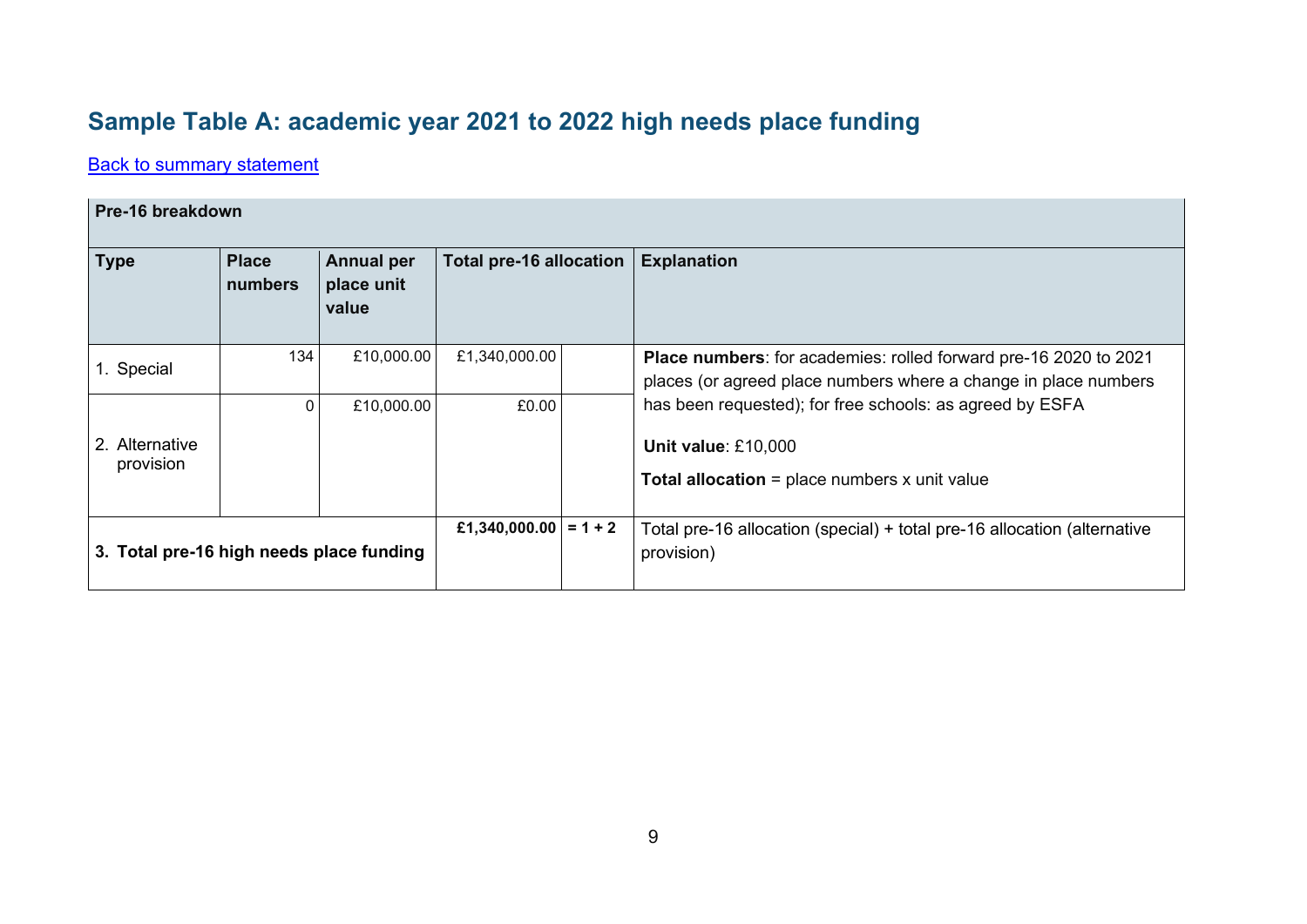| <b>Hospital education breakdown</b> |                                  |                                                                                                                                                                                                                                                                    |
|-------------------------------------|----------------------------------|--------------------------------------------------------------------------------------------------------------------------------------------------------------------------------------------------------------------------------------------------------------------|
| <b>Place numbers</b>                | <b>Total hospital allocation</b> | <b>Explanation</b>                                                                                                                                                                                                                                                 |
|                                     | £0.00                            | Funding per place remains the same as in 2020 to 2021, unless the<br>local authority has agreed a higher rate. It is an amount unique to the<br>academy that will normally have been calculated by the local authority<br>who previously maintained the provision. |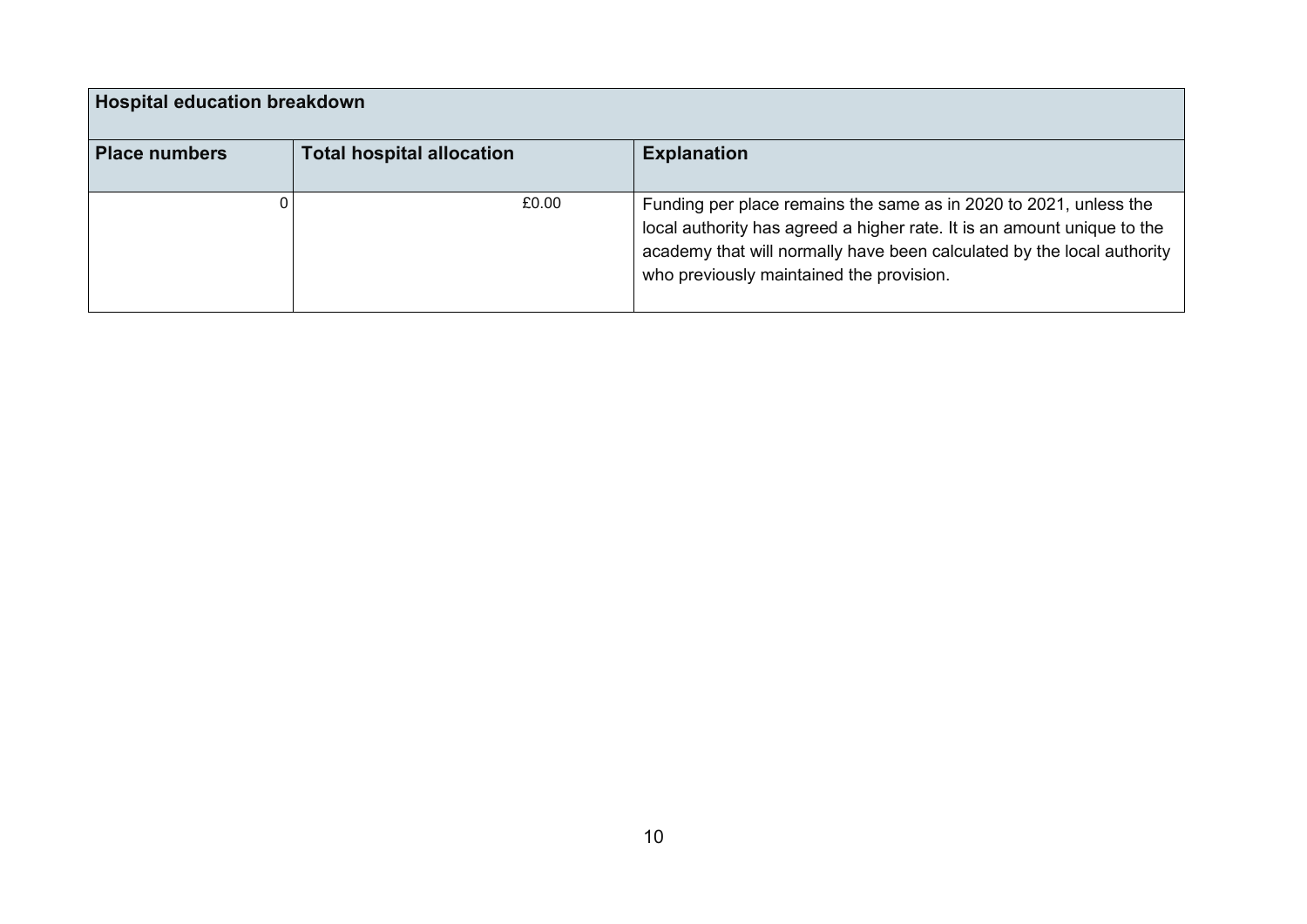# <span id="page-10-0"></span>**Table B: post-opening grant (start-up grant)**

Table B will only be populated in your 2021 to 2022 funding statement if you are due to receive start-up grant or post-opening grant funding.

#### <span id="page-10-1"></span>**Start-up grant (SUG)**

SUG is paid to full sponsored academies only.

Special and AP academies may receive start-up grant part A. This is a flat rate allocation paid in the first year of opening only: 50% in month one, 25% in month two and 25% in month three.

Special and AP academies do not receive start-up grant B, which is a formulaic allocation for leadership capacity. This is because these academies receive a GAG allocation per place rather than per pupil, which already takes account of staff diseconomies of scale and recognises that pupil numbers in such provision can fluctuate widely throughout the year.

More information is available in [sponsored academies funding: guidance](https://www.gov.uk/government/publications/sponsored-academies-funding-guidance-for-sponsors) for sponsors.

## <span id="page-10-2"></span>**Post-opening grant (POG)**

Free schools, studio schools and university technical colleges (UTCs) are provided with a post-opening grant to reflect the additional costs in establishing a new publicly-funded school which cannot be met through the general annual grant (GAG). The post-opening grant provides funding in two elements as the free school grows: per pupil resources, paid on a per pupil basis, and a leadership diseconomies grant. These titles reflect the basis on which the funding is calculated, but the grant can be spent on any legitimate purpose of the school.

The first element (resources) is paid each year that the school builds up to capacity for each new pupil expected to be on roll.

The second element (leadership) is paid at a set rate for up to 3 years to Special Schools. Alternative provision schools are calculated on a case by case basis which is agreed with the project lead.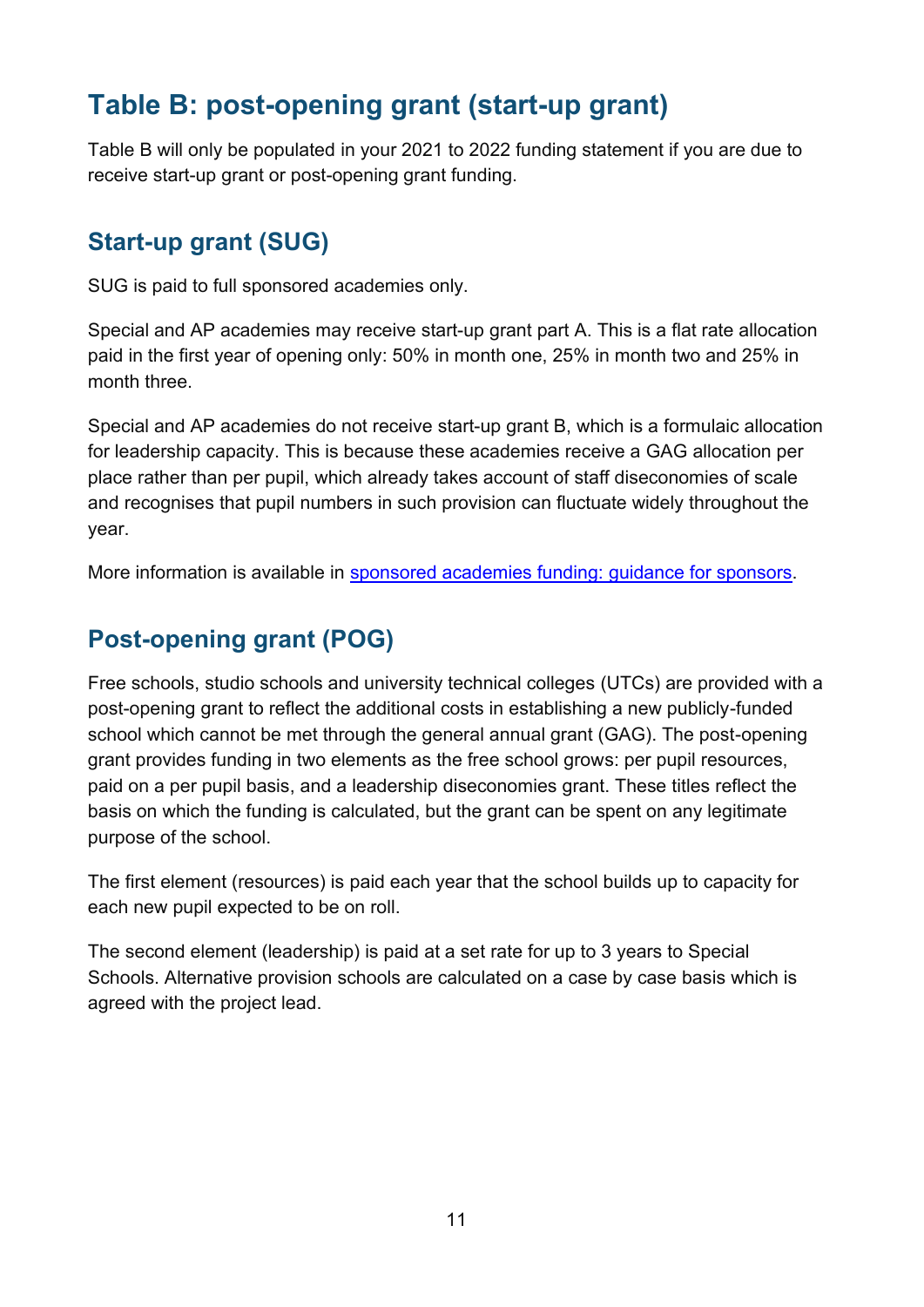## **Sample Table B: academic year 2021 to 2022 post-opening grant (start-up grant)**

#### **[Back to summary statement](#page-5-2)**

<span id="page-11-0"></span>

| Line             |                                                         | <b>Value</b> | <b>Calculation</b> | <b>Explanation</b>                                                                            |
|------------------|---------------------------------------------------------|--------------|--------------------|-----------------------------------------------------------------------------------------------|
|                  | Start-up grant part A                                   | £0.00        |                    | For academies that opened from April 2013 this is a one-off<br>payment.                       |
| 2.               | Start-up grant part $B -$<br>formulaic allocation       | £0.00        |                    | Special and AP academies do not receive start-up grant B.                                     |
| 3.               | Post-opening grant $-$ per<br>pupil resources           | £0.00        |                    | For special and AP free schools, this is the total of the<br>resource element of the POG.     |
| $\overline{4}$ . | Post-opening grant $-$<br>leadership diseconomies       | £0.00        |                    | For special and AP free schools, this is the total of the<br>diseconomies element of the POG. |
| 5.               | Total post-opening grant<br>(start-up grant) allocation |              |                    | £0.00 $= 1 + 2 + 3 + 4$ The sum of SUG or POG elements as applicable.                         |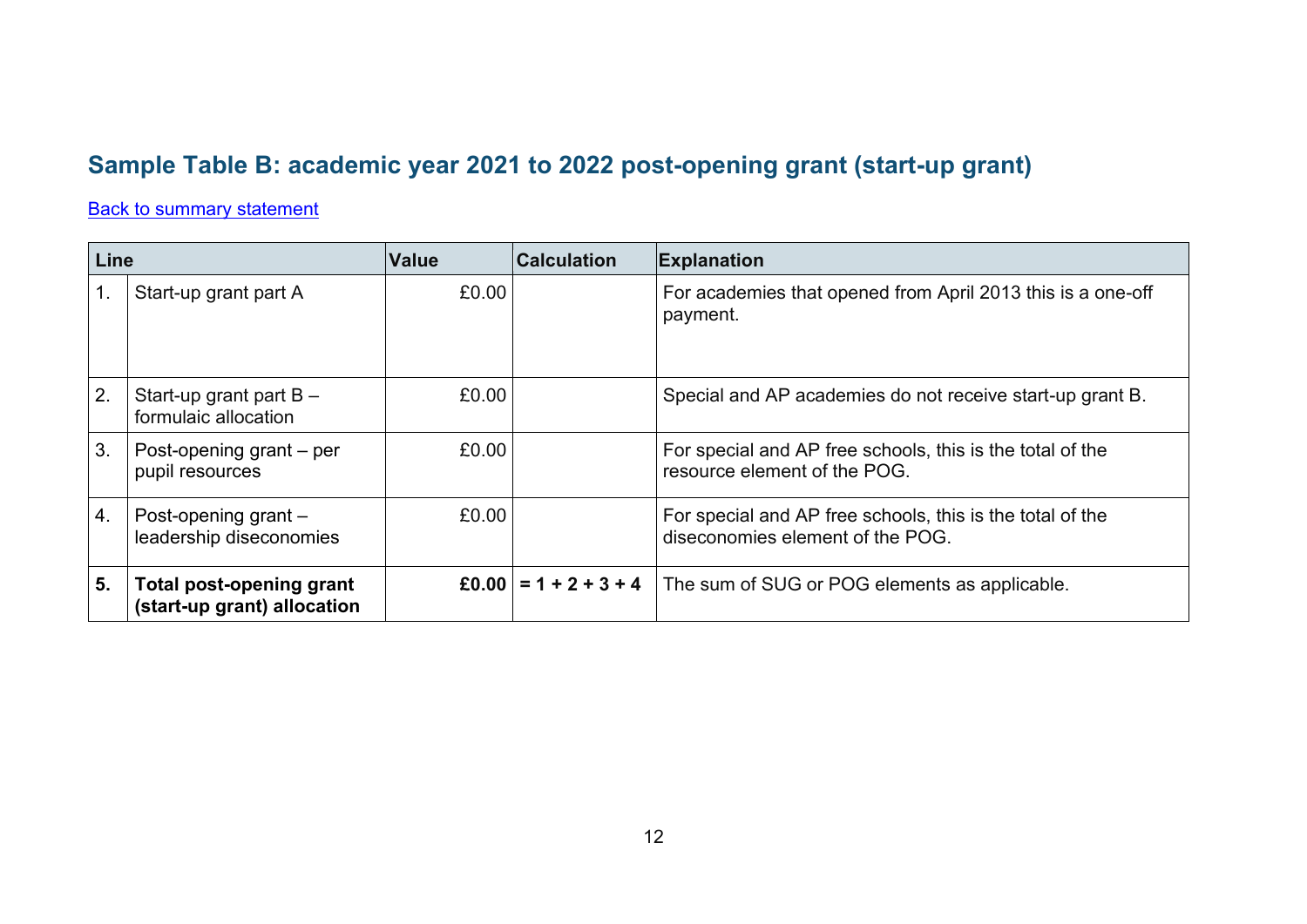# <span id="page-12-0"></span>**Funding outside the GAG**

The previous sections explain the elements that make up your GAG funding. As an academy you will receive other revenue funding that is not part of your GAG. Some non-GAG funding has not been confirmed for 2021 to 2022, this section will be updated as the grants are confirmed. Currently confirmed are:

- [early years funding](https://www.gov.uk/schools-colleges-childrens-services/early-years) paid by the local authority to academies with a nursery class through the early years national funding formula (EYNFF)
- national non-domestic rates (NNDR) paid on receipt of a claim using an online [form](https://www.gov.uk/academies-funding-claims) in a single amount outside of the SBS
- [pupil premium](https://www.gov.uk/government/publications/pupil-premium-allocations-and-conditions-of-grant-2020-to-2021) paid in four instalments by ESFA. Allocations for the 2021 to 2022 financial year will be published in due course.
- high needs top-up funding paid by the local authority where required. In the case of AP, top-up funding can be paid directly by other schools and academies. Information about the [high needs funding arrangements for 2021](https://www.gov.uk/government/publications/high-needs-funding-arrangements-2021-to-2022) to 2022 is available.
- PE and [Sports premium](https://www.gov.uk/guidance/pe-and-sport-premium-for-primary-schools)  Assists academies and schools to be able to deliver half of a child's recommended daily physical activity.
- [COVID 19 catch up premium](https://www.gov.uk/government/publications/catch-up-premium-coronavirus-covid-19) find out the eligibility and conditions in relation to the new catch up prmium using the link provided.

Further information about [revenue funding payments for academies,](https://www.gov.uk/guidance/funding-payments-for-academies) the [growth fund](https://www.gov.uk/government/publications/pre-16-schools-funding-local-authority-guidance-for-2020-to-2021/growth-and-falling-rolls-guidance-2020-to-2021) and [falling rolls fund](https://www.gov.uk/government/publications/pre-16-schools-funding-local-authority-guidance-for-2020-to-2021/growth-and-falling-rolls-guidance-2020-to-2021) is available.

In addition, your academy may receive [capital funding](https://www.gov.uk/guidance/school-capital-funding) from ESFA.

#### <span id="page-12-1"></span>**Risk protection arrangement (RPA)**

If you are a member of [RPA](https://www.gov.uk/guidance/academies-risk-protection-arrangement-rpa) any adjustment made to your funding will be shown on your monthly pay schedule. It is not shown on your allocation statement as it does not affect your allocation, but does affect the amount you will receive on a monthly basis. If you opt into RPA after the allocation was published you will not receive an adjusted allocation statement, but your monthly pay schedule will be reissued. Details of the values for new academies are on the monthly remittance advice notes issued to the academy trust.